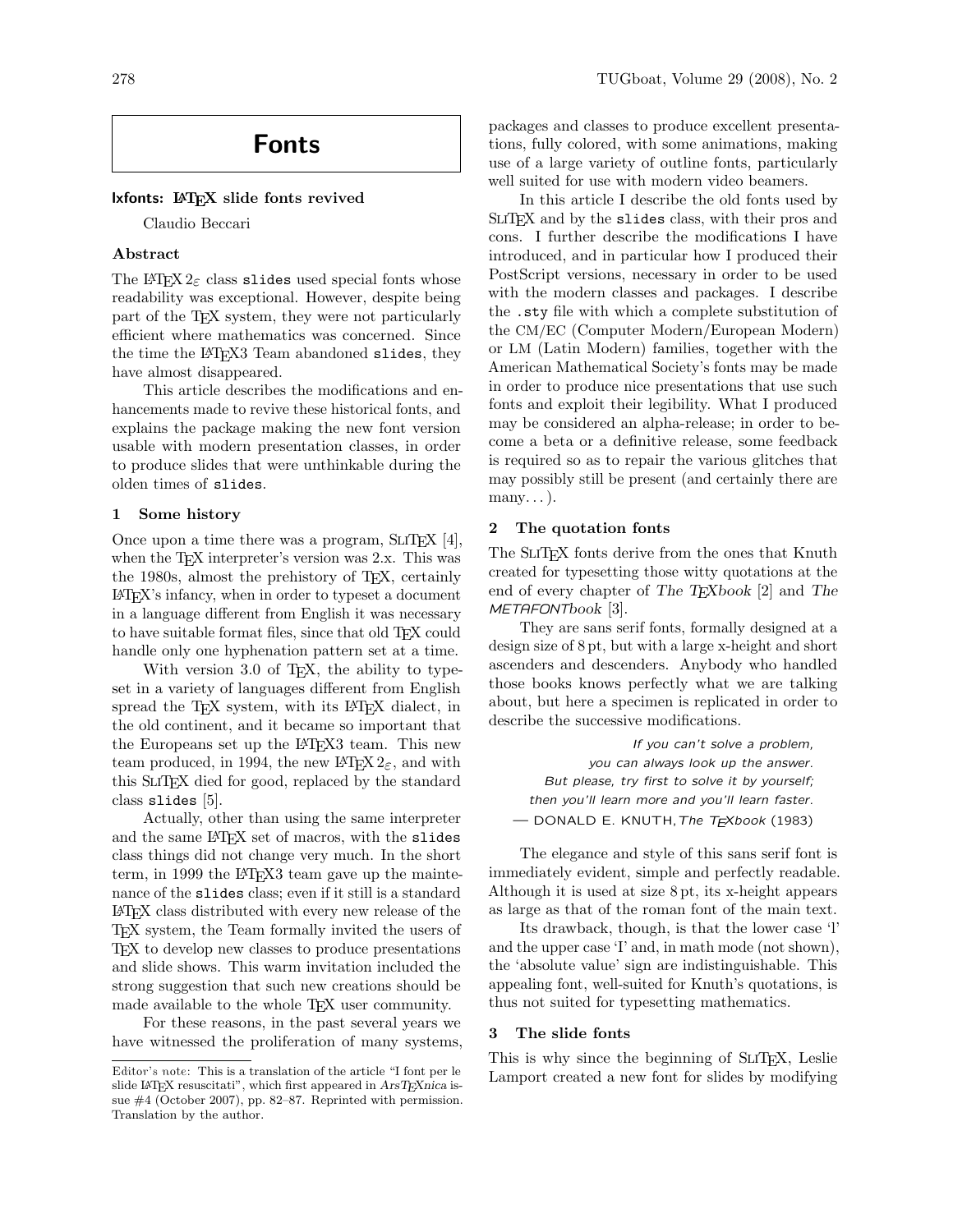the quotation fonts, essentially by substituting the upper case 'i' with a seriffed variant.

If you can't solve a problem, you can always look up the answer. But please, try first to solve it by yourself; then you'll learn more and you'll learn faster. — DONALD E. KNUTH,The TEXbook (1983)

# 4 The new fonts for slides

As is clear from the previous example, this modified capital 'I' solves part of the problem; there remains the fact that the lower case 'l' may still be confused with the mathematical sign for marking the absolute value, or the norm, or this sort of mathematical entity.

For this reason, the new fonts under discussion here have been created with the lowercase 'l' drawn with a hook at the bottom, similar to the foot of the lower case 't'. The result is the following.

If you can't solve a problem, you can always look up the answer. But please, try first to solve it by yourself; then you'll learn more and you'll learn faster. - DONALD E. KNUTH, The TEXbook (1983)

Of course this also implies the modification of the metric files .tfm, and, more intrusive than anything else, the correction of all the ligatures and kerns where the lower case 'l' is involved. Having designed these fonts for both the old OT1 and the T1 Latin encodings, this implied also the Polish l with its kerns, and all the other signs where some sort of diacritic mark is used with the base sign 'l'. The revisions involved both the normal and the slanted styles, as well as both the medium and the bold weights. For completeness, the same design parameters were used for the Text Companion font in encoding TS1 in all its versions, so that the new fonts could be paired harmoniously.

#### 5 Typesetting problems in mathematics

When typesetting mathematics new problems arise; in the old SliTEX math expressions were typeset with the normal CM math fonts; but this produced undesirable effects even beyond the obvious stylistic clash, because the operators font was substituted by the upright version of the slide fonts, but all the other signs were taken from the letters, symbols, and large delimiters CM fonts. This produced a bad rendering of those signs that were produced by kerning a symbol from the operators font and another symbol from the symbols font. For example, the double long arrows are produced by joining an 'equals sign' from the operators font and a 'double arrow tip' from the symbols font. It seems complicated, but it suffices to observe the  $\Longrightarrow$  sign  $\Longrightarrow$  to understand the problem; the mathematical axes do not match and the stroke thicknesses are different; the final result is very unsatisfying.

For math mode typesetting it was thus necessary to create math fonts that had the same design parameters as the new slide fonts. This implied the creation of the 'letters' font (essentially the math italics, the Greek upper and lower case letters and a good number of other symbols), the symbols font (most operator symbols, the old style numbers and the calligraphic letters), and the large delimiters and display math operators font. This further work did not consist simply of changing the design parameters in the master METAFONT file, but also reviewing each glyph in order to assure its adequacy to the typesetting of (hopefully) beautiful mathematics, as good as the CM math fonts do in normal text. Those unsatisfying compound math signs, so frequent in the definitions of math symbols, had to be checked one by one, in order to assure the perfect match of the new glyphs with one another.

# 6 Examples

Besides the last text example in section 4, I now show some examples where different series and typesetting modes are mixed.

# 6.1 The medium and the bold series

The preceding running title is typeset with the **bold** series, while this text is composed with the medium one.

Notice that the previous example, unlike the one given in section 4, is typeset at size 10 pt, as is this normal text (which is typeset with the standard roman font of the CM collection). The larger x-height induces one to think that the example is typeset with a larger font, possibly size 12 pt.

#### 6.2 The font sizes

The new font, like the old one, is designed at just one size, and other sizes are obtained by shrinking or enlarging this single size. Table 1 shows some sizes and it's evident that the smaller sizes are definitely too thin, while the larger ones do not appear blacker as the normal CM fonts do, with their multiple design sizes.

But this is a deficiency that was already inherent in the old slide font, and it also manifests itself with the vast majority of the available Type 1 or Open Type fonts when they are excessively shrunk or magnified.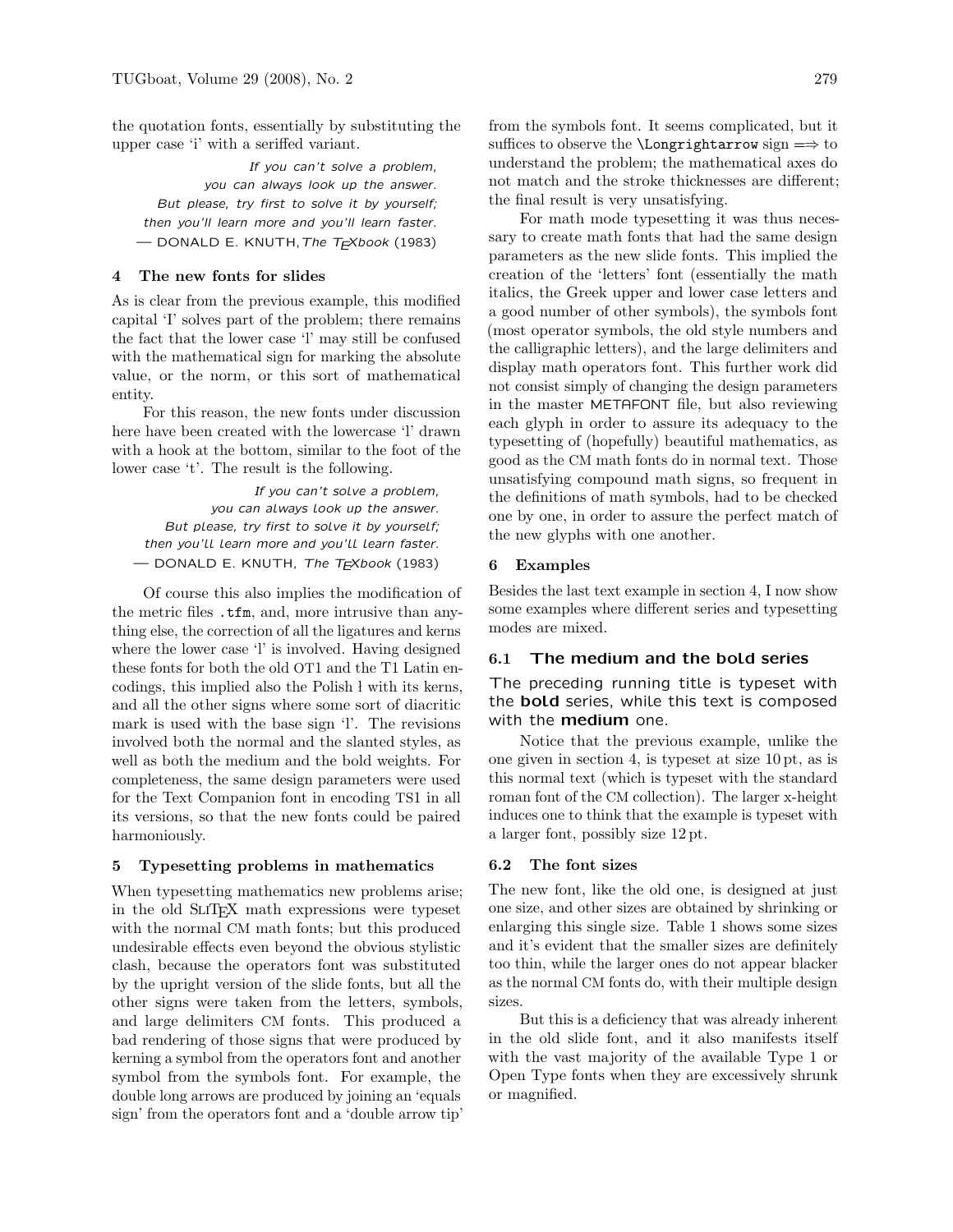| Size Example      |
|-------------------|
| 5 pt ABCD abcd    |
| 7 pt ABCD abcd    |
| 10 pt ABCD abcd   |
| 12 pt ABCD abcd   |
| 14 pt ABCD abcd   |
| 17 pt $ABCD$ abcd |
| 20 pt ABCD abcd   |

Table 1: The new font in different sizes

As things are, the first level sub- and superscripts are certainly readable, while the second level ones may be a bit too thin. Nevertheless, some of the examples shown below contain such second-order subscripts, and one hardly notices they are so thin.

# 6.3 Comparison with the standard sans serif CM font

It's interesting to compare the normal sans serif font selectable with the command \textsf, with the new font drawn at the same optical size — see table 2. It's evident that the new font, in spite of being at the same size, appears definitely larger than the normal sans serif one.  $\sum_{n=1}^{\infty}$  The equations shown in figure 1 appear out of

| 0T1/cmss   | abcdefghijklmnopqrstuvwxyz |
|------------|----------------------------|
| 0T1/llcmss | abcdefghijklmnopqrstuvwxyz |

Table 2: The regular CM sans serif font compared with the slide font

# 6.4 Some mathematics

It's worth typesetting some simple math expression as if we were preparing a slide: see figure 1. Probably at first sight what strikes our attention is that the exponents are a little lighter than expected, since we are used to math expressions typeset with the CM math fonts, where exponents are drawn from the right optical size, not merely reduced versions of a larger size. But this problem, as was already pointed out, occurs with almost all outline fonts, except those specific to the T<sub>E</sub>X system collections where optical sizes are conveniently available, especially for purposes of typesetting math.

Another point is that math italics are real italics, not a slanted version of the upright font, as happens with the default settings for some classes for slide production and conference presentations. This happens with both CM sans serif fonts and with Helvetica, the two most common sans serif fonts for preparing

The second degree equation with constant real coefficients:

$$
ax^2 + bx + c = 0 \tag{1}
$$

has solutions

$$
x_{1,2} = \frac{-b \pm \sqrt{b^2 - 4ac}}{2a} \tag{2}
$$

with

$$
\begin{cases} x_{1,2} \in \mathbb{R} & \text{se } b^2 - 4ac > 0 \\ x_1 = x_2 = -\frac{b}{2a} & \text{se } b^2 - 4ac = 0 \\ x_{1,2} \in \mathbb{C} & \text{se } b^2 - 4ac < 0 \end{cases}
$$
 (3)

Figure 1: Some text and math

presentations.

Another point is evident: figure 1 contains symbols, such as the blackboard bold capital letters, that belong to the AMS math font collections. Yes, the new slide font collection contains also the sans serif version of the AMS fonts, redrawn with the same graphic parameters used for the other fonts of this collection.

their typical context of a slide show, since they are intermixed with the rest of this article's text, typeset with the normal Computer Modern roman font. It is better to examine a whole slide show displayed with an actual projector in order to appreciate the beautiful effect of these fonts maintaining the legibility associated with the old SliTEX. To this end, the new fonts' distribution package contains a demo beamer show contained in the file Slidesfonts-demo.pdf where everything is typeset with these new fonts and where some more information is given in addition to what is provided here.

### 6.5 Some more math

Of course it is impossible to display here all the available LATEX math symbols, AMS math included. Nevertheless, in order to evaluate what you can get with these new fonts when typesetting math, it's worthwhile to typeset some more expressions, for example an expression where large operators appear; see figure 2.

Notice that the expression in figure 2 contains also the counterclockwise oriented circle, taken from the redrawn AMS math font collection.

Another formula, figure 3, contains a triple integral, a typical construct obtainable with standard amsmath commands, but here they directly access the newly redrawn math symbols and operators. The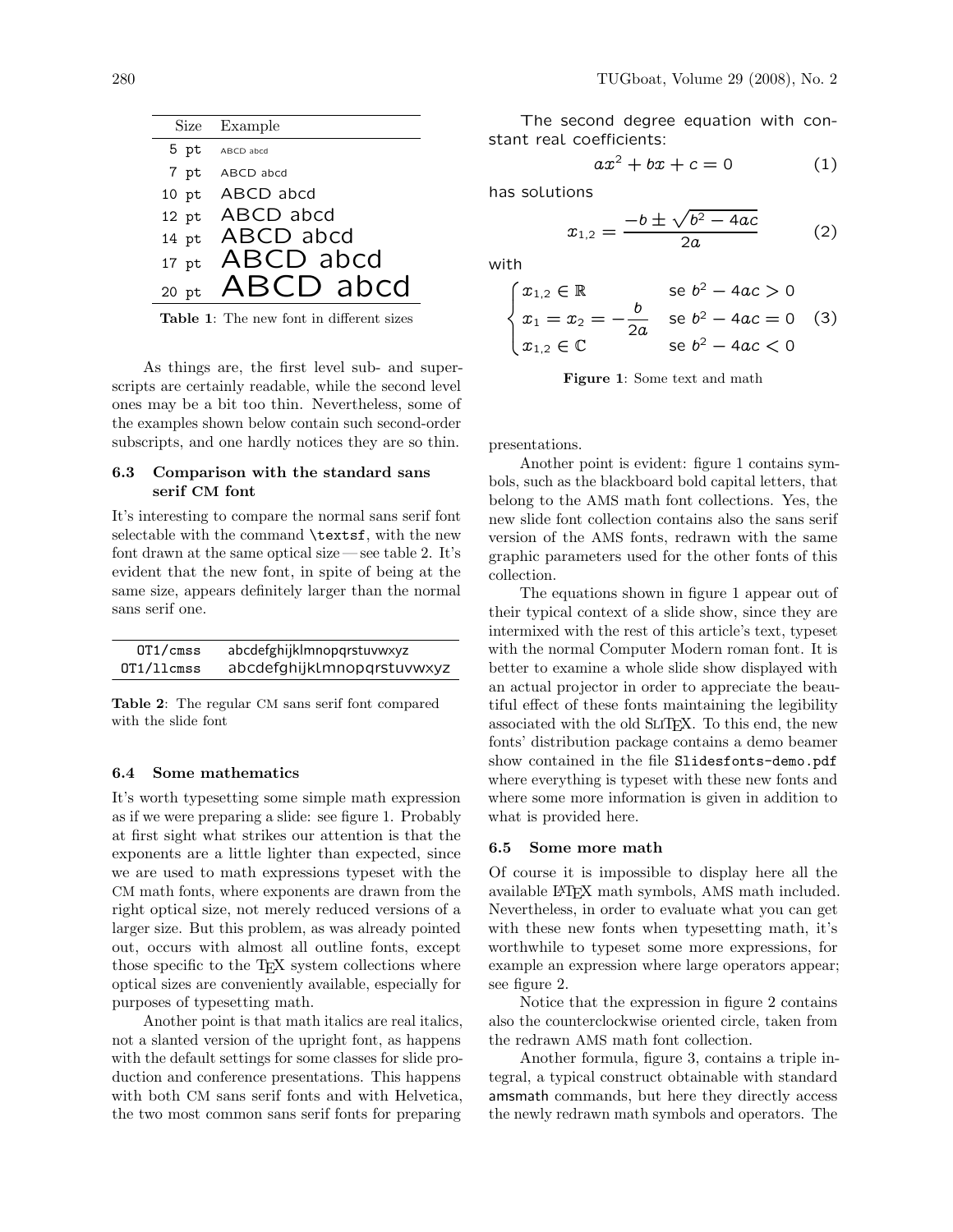The residues theorem states that if  $f(z)$ :  $z, f \in \mathbb{C}$  is analytic in  $\mathbb D$  except in a finite set of singularities, then it is

$$
\oint_{\gamma} f(z) dz = 2\pi j \sum_{k=1}^{N_{\text{sing}}} R_k
$$

where  $\gamma$  is a simply connected line total-Ly lying in  $D$  and  $N_{sing}$  is the number of singularities contained within  $\gamma$ .  $\qquad \qquad 9$  Font installation

Figure 2: Some more math

$$
\iiint_V F(\boldsymbol{P}) \, dx \, dy \, dz
$$

Figure 3: Large operators

mixture of medium and bold math symbols is obtained with the \boldsymbol command, but all the symbols are taken from the new fonts.

More examples could be produced endlessly all constructs that can be typeset with LATEX and its extension packages are compatible with the new fonts.

# 7 Text symbols

Since the Text Companion font [7] has also been redrawn with the graphic parameters of these fonts, all symbols available with that Companion font are accessible together with these slide fonts; some glyphs are shown in figure 4.

č ţ W ě \$ £ Ľ

Figure 4: A specimen of Text Companion symbols

Notice in particular the Euro symbol: in contrast to the original Text Companion font, this glyph is without serifs, according to the style of these new slide fonts.

Obviously this font variety has the same shapes and series of the main text font, that is upright medium and bold, and slanted medium and bold; the italic variant is missing as is customary with sans serif fonts. In any case, with symbols the difference between slanted and italics is rather uncertain.

# 8 The PostScript Type 1 implementation

All fonts described so far have been transformed into PostScript Type 1 format by means of mftrace [8]. This script provides for calling a number of other programs in order to trace the contours of bitmapped fonts produced with METAFONT, clean up the results, and assemble the final .pfb font files.

In order to complete this transformation it is necessary to use particular encoding vectors; for the American Mathematical Society fonts such encoding vectors were not distributed with TEX Live in 2007, so it was necessary to create them. They are included in this font distribution package in the enc subdirectory; although they should not be necessary in normal use, now they are available.

#### 9 Font installation

In order to use these fonts, it is necessary to install them. If the bitmapped versions are sufficient, then the .mf and the .tfm file should be copied to the right folders and the file name database should be updated.

Since the outline versions are available, there is no reason to avoid their installation. It is a little trickier than with the ordinary METAFONT version, but the instructions are given in the documentation contained in the distribution package. See also [6].

cessible together with these slide fonts; some glyphs were intended for, are of course typically produced In fact, installation of the outline fonts is highly recommended. Even if PDF viewers are improving, it's still true that bitmapped fonts are not particularly suited for reading a document at various magnifications: enlarged bitmapped fonts appear as small tiles set close together, instead of fonts with smooth contours. Moreover, bitmapped fonts should be avoided when one uses programs, such as pdflatex, that directly use outline fonts, for the very reason described above. Presentations, which these fonts in PDF format.

## 10 The extension package for the fonts

Last and perhaps most important of all, it is necessary to copy lxfonts.sty into a suitable folder where L<sup>AT</sup>EX can find it.

This file, lxfonts.sty, is the keystone of the whole building, but it must be used with care. It must be invoked by means of *\usepackage after all* other font related packages have been loaded.

Some details:

- If no special font choices are made, the default settings of lxfonts.sty is to choose the OT1 font encoding (not recommended when typesetting in languages that use many diacritical marks), and neither the Text Companion nor the AMS fonts are loaded.
- If the T1 encoding is specified, then the package loads the T1 encoded fonts, which is recommended when typesetting in most Latin-based languages other than English.
- If the Text Companion font was invoked, then lxfonts.sty loads the new substitution font,